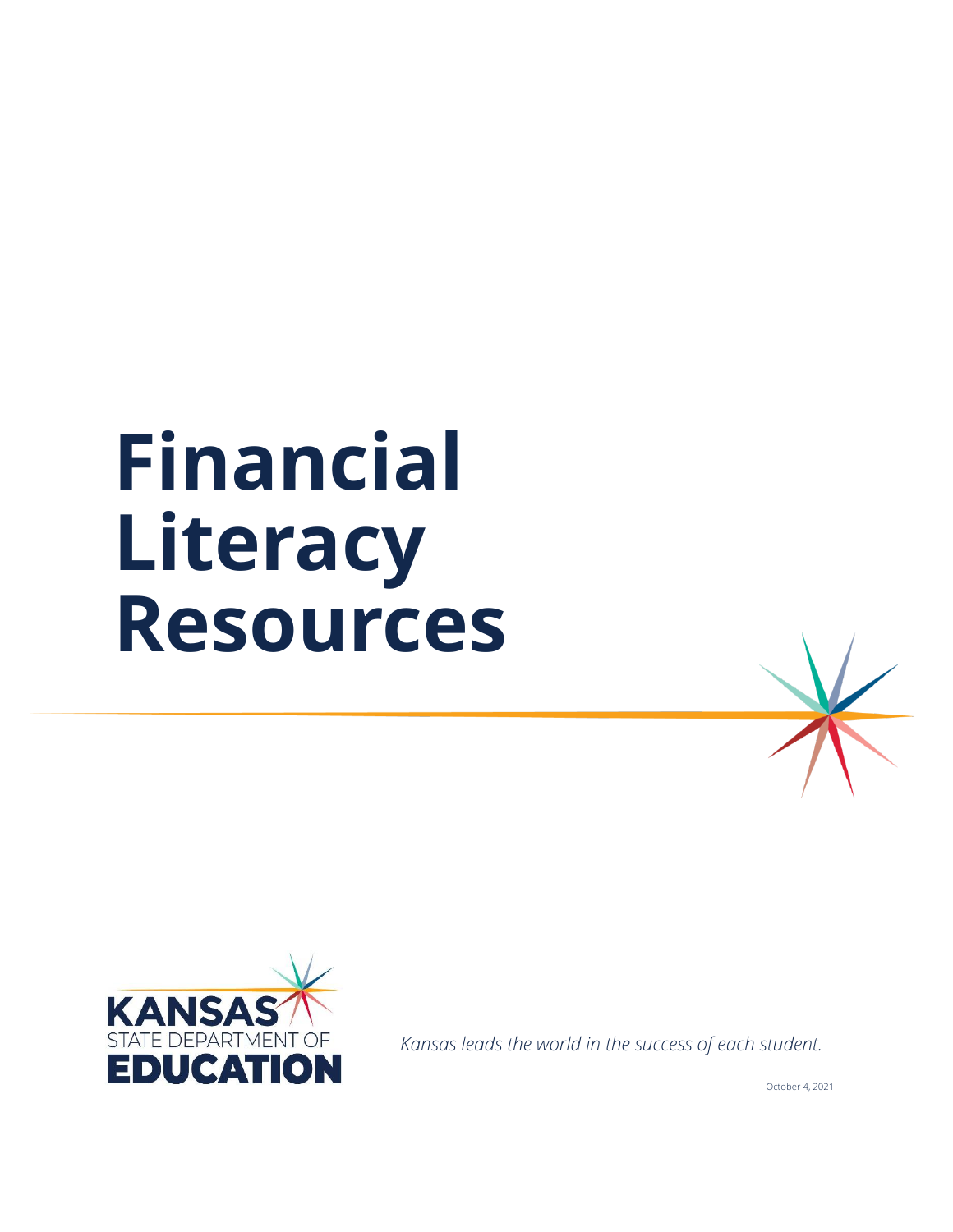

#### **MISSION**

To prepare Kansas students for lifelong success through rigorous, quality academic instruction, career training and character development according to each student's gifts and talents.

#### **VISION**

Kansas leads the world in the success of each student.

#### **MOTTO**

Kansans Can

#### **SUCCESS DEFINED**

A successful Kansas high school graduate has the

- Academic preparation,
- Cognitive preparation,
- Technical skills,
- Employability skills and
- Civic engagement

to be successful in postsecondary education, in the attainment of an industry recognized certification or in the workforce, without the need for remediation.

#### **OUTCOMES**

- Social-emotional growth measured locally
- Kindergarten readiness
- Individual Plan of Study focused on career interest
- High school graduation
- Postsecondary success

900 S.W. Jackson Street, Suite 600 Topeka, Kansas 66612-1212

(785) 296-3203 *www.ksde.org*



**CHAIRMAN** DISTRICT 9



Jim Porter *jporter@ksde.org*

DISTRICT 2



Melanie Haas *mhaas@ksde.org*

#### **LEGISLATIVE LIAISON** DISTRICT 6



Dr. Deena Horst *dhorst@ksde.org*



**VICE CHAIR**

Janet Waugh *jwaugh@ksde.org*

DISTRICT 3



Michelle Dombrosky *mdombrosky@ksde.org*

#### **LEGISLATIVE LIAISON** DISTRICT 7



*bjones@ksde.org*



### 6 5  $\alpha$ 10

DISTRICT 4



Ann E. Mah *amah@ksde.org*





Betty Arnold *barnold@ksde.org*



Jean Clifford *jcliff ord@ksde.org*

#### DISTRICT 10



Jim McNiece *jmcniece@ksde.org*

**KANSAS STATE DEPARTMENT OF EDUCATION**

**COMMISSIONER OF EDUCATION** 



Dr. Randy Watson

**DEPUTY COMMISSIONER** Division of Fiscal and Administrative Services



Dr. S. Craig Neuenswander

**DEPUTY COMMISSIONER** Division of Learning Services



Dr. Brad Neuenswander

The Kansas State Board of Education does not discriminate on the basis of race, color, national origin, sex, disability o[r age in its programs](http://www.ksde.org/) and activities and provides equal access to any group officially affiliated with the Boy Scouts of America and other designated youth groups. The following person has been designated to handle inquiries regarding the nondiscrimination policies: KSDE General Counsel, Office of General Counsel, KSDE, Landon State Office Building, 900 S.W. Jackson, Suite 102, Topeka, KS 66612, (785) 296-3201.





Ben Jones



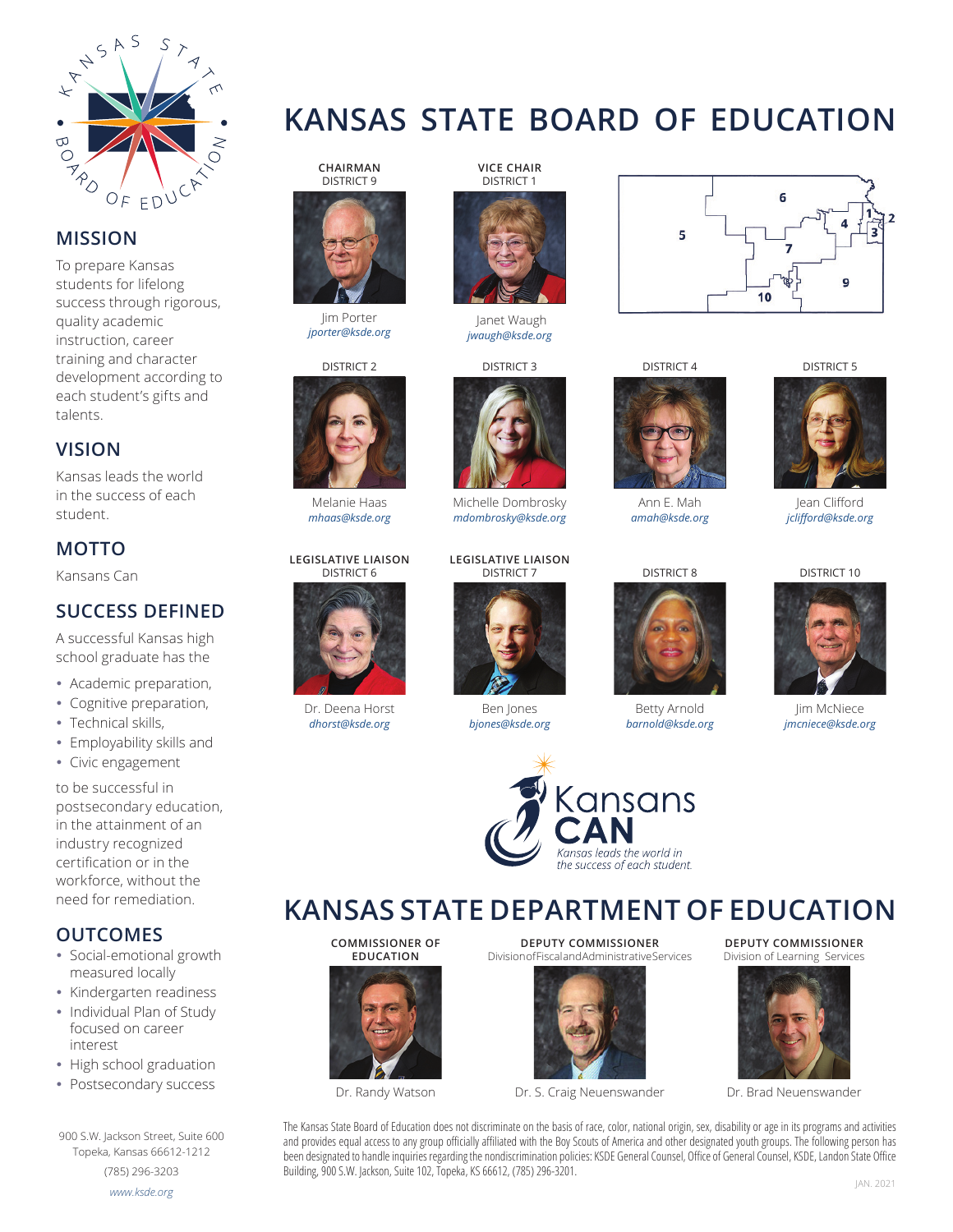### Financial Literacy Resources **Table of Contents**

| 1 <sub>0</sub> |
|----------------|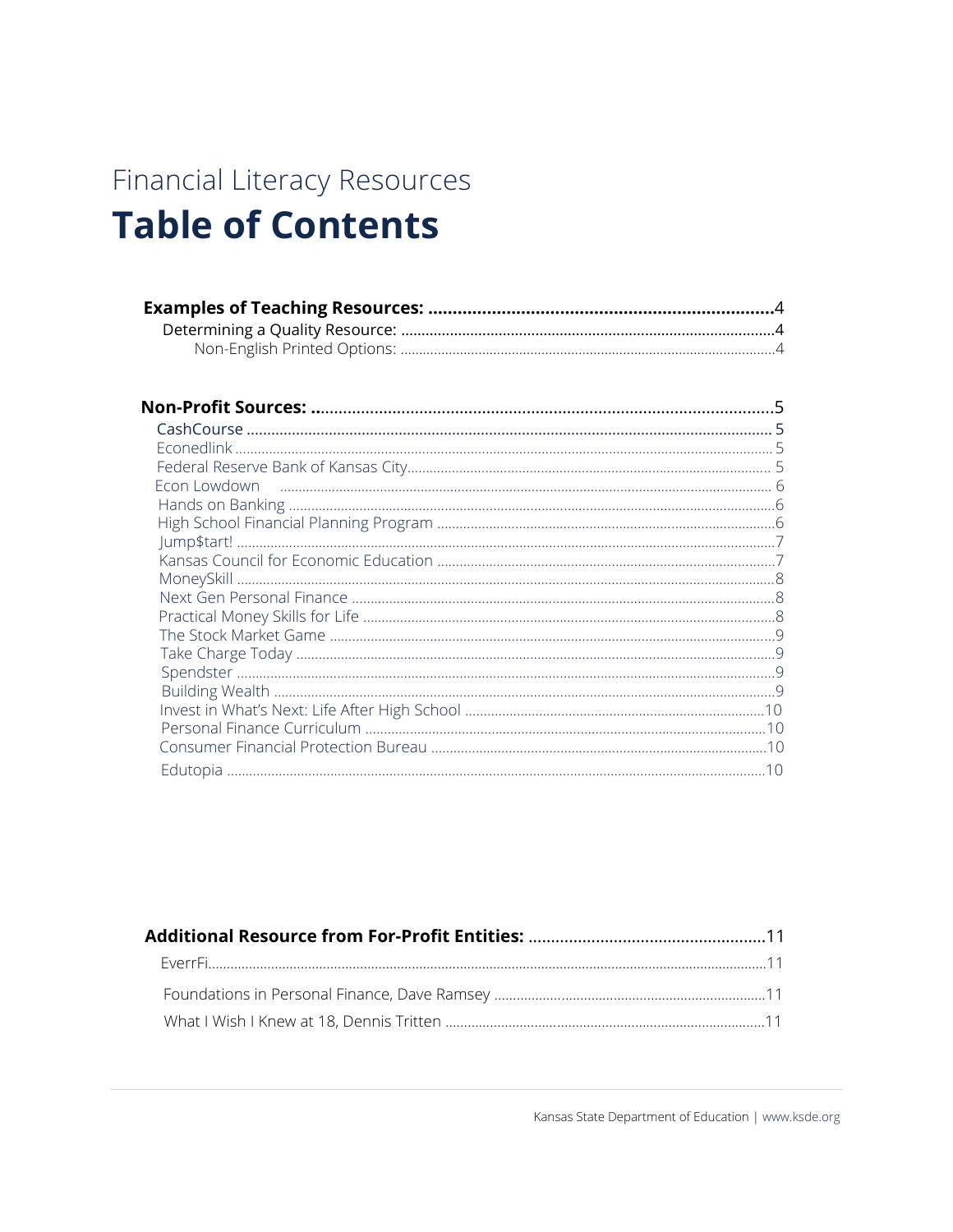# Examples of Teaching Resources

KSDE suggests reviewing each of the following to determine value to the local educational system and vetting for quality. This list is not a complete listing, but offers examples for beginning or enhancing K-12 financial literacy instruction. Some items are for teachers; some are for students. Some are free and some are for purchase. This list is fluid so check back routinely to see what has been added.

### Determining a Quality Resource:

Consider the following when selecting/vetting resources as educationally sound:

- ✓ Content is accurate and is standard and/or competency based (Refer to [www.jumpstart.org/national-standards.html\)](www.jumpstart.org/national-standards.html)
- ✓ Materials are free from bias and embrace diversity in activities, photos, discussions and etc.
- ✓ Assessments are designed (both formative and summative) to assess student mastery, allowing for modification as needed.
- ✓ Information shared is relevant and aligned with course/program objectives, standards and/or competencies.
- ✓ Instructional design is research-based and/or evidence-based, age appropriate and allows for multiple learning styles.

#### Non-English Printed Options:

Please note the following resources have Spanish and/or other languages available. Some are just components but others are the full resource:

- Money Skill
- Next Gen Personal Finance
- Practical Money Skills
- Smart About Money
- The Stock Market Game
- Ever Fi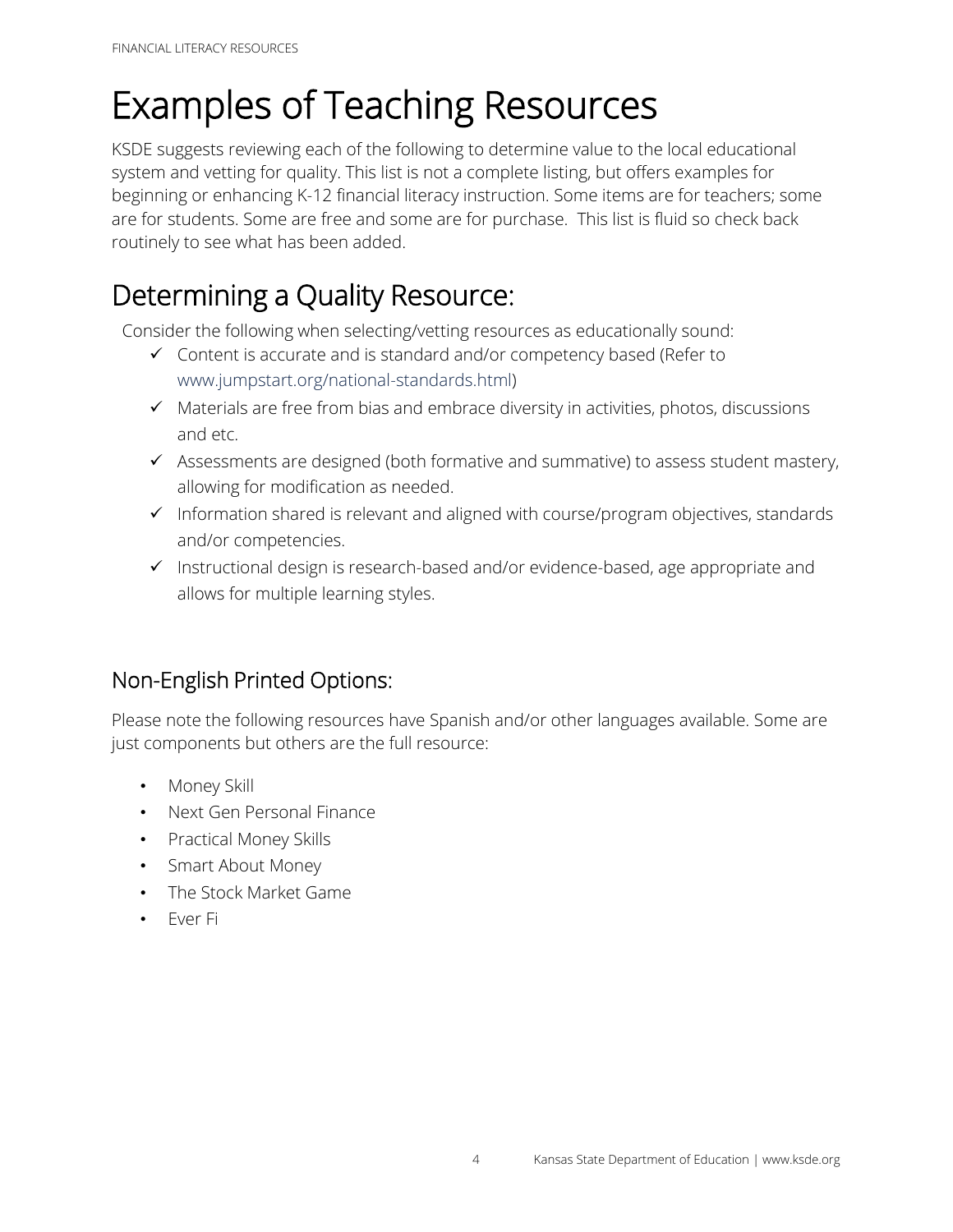# Non-Profit Sources

The following are examples of teaching resources which are research based and youth centered. Some are free and some are for purchase. In all resources, please use the suggested criterion listed above to conduct vetting before adoption and use.

# **CashCourse**

#### **CashCoursePrep**: <http://www.cashcourse.org/>

CashCourse is a real-life guide to talking charge of your money for grades 11 through college. This online personal finance tool is easy to use, free non-commercial and is fully funded by the National Endowment for Financial Education (NEFE).



#### **Econedlink**:<http://www.econedlink.org/lessons/1>

Econedlink provides economic and personal finance resources for K-12. Teacher webinars are found under "Professional Development" and there are a series of mobile apps that students could use. Most of the resources are free, but some of the mobile apps have small fees. This is brought to you by the Council for Economic Education.



#### **Federal Reserve Bank of Kansas City**:<http://www.kc.frb.org/education/>

The Kansas City Federal Reserve offers free K-12 economic and personal finance resources and professional development opportunities for educators. Classroom materials assist with teaching basic economic and consumer education lessons. Workshops and special "educator sessions" are found throughout the year, all free.

Federal Reserve Education https://www.federalreserveeducation.org/

Enter "financial literacy" into the search bar to find resources, lessons, activities, and games available at all of the Federal Reserve banks.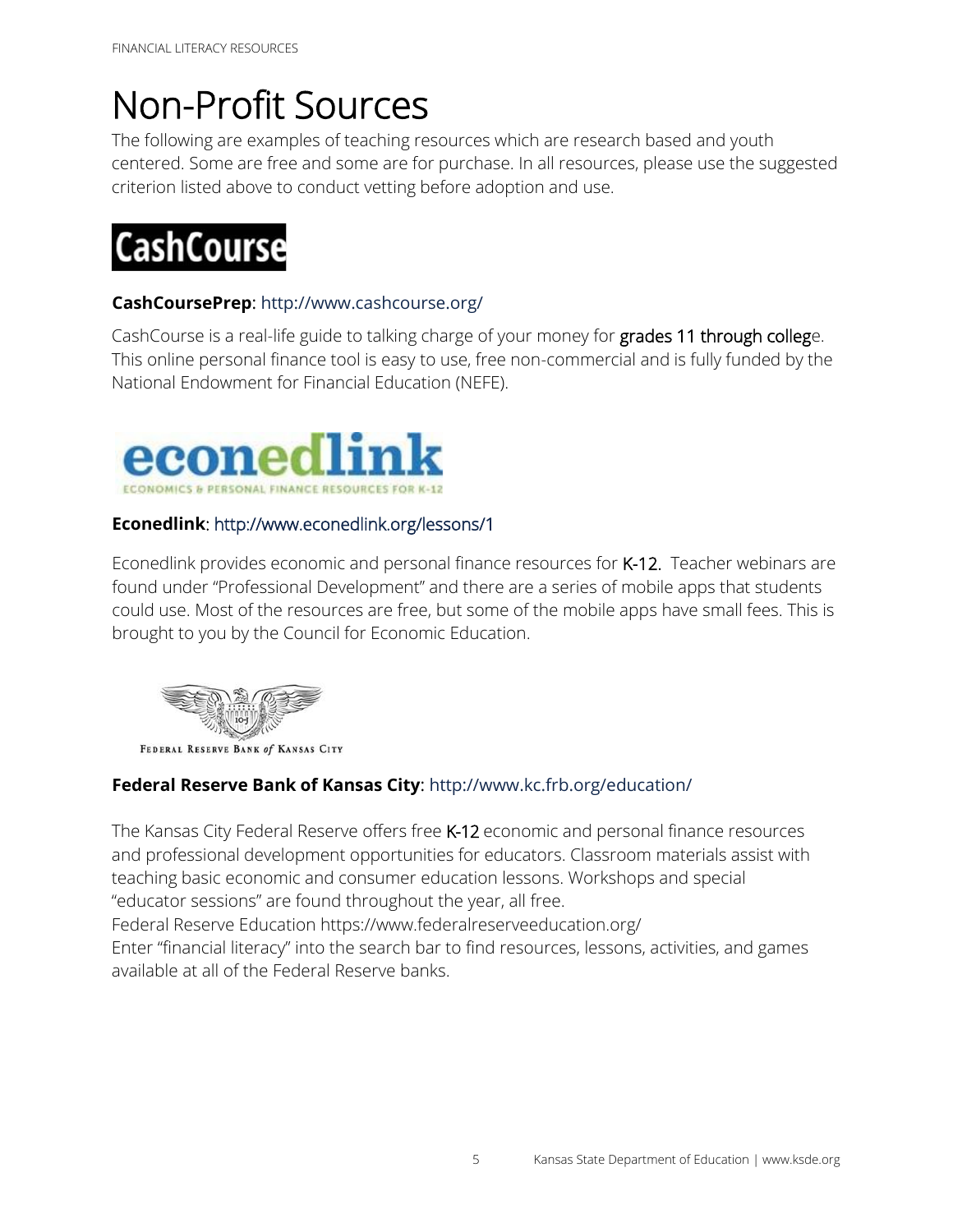#### Econ Lowdown htt[ps://www.econlowdown.org](http://www.genirevolution.org/)

Econ Lowdown offers a variety of K-12 lessons on a free online platform. Students can complete two forms of lessons. Reading Q&A is a short article followed by a quiz that is graded automatically. Modules include pretest and posttests; self-paced content with interactive activities, videos, questions, and readings.



#### **[Hands on Banking:](http://www.handsonbanking.org/en/)** <http://www.handsonbanking.org/en/>

Hands on Banking offers lesson plans, courses, online lessons for students grades 4 through college, as well as instructor guides (under "Resources"). This is free and supported as a public service by Wells Fargo Bank.



#### **[High School Financial Planning Program](http://www.hsfpp.org/)**: <http://www.hsfpp.org/>

This free program is a turnkey financial literacy program specifically focused on basic personal finance skills that are relevant to the lives of pre-teens, teens and young adults. A professional development component is available. This is sponsored by the National Endowment for Financial Education (NEFE). This is a research-based resource.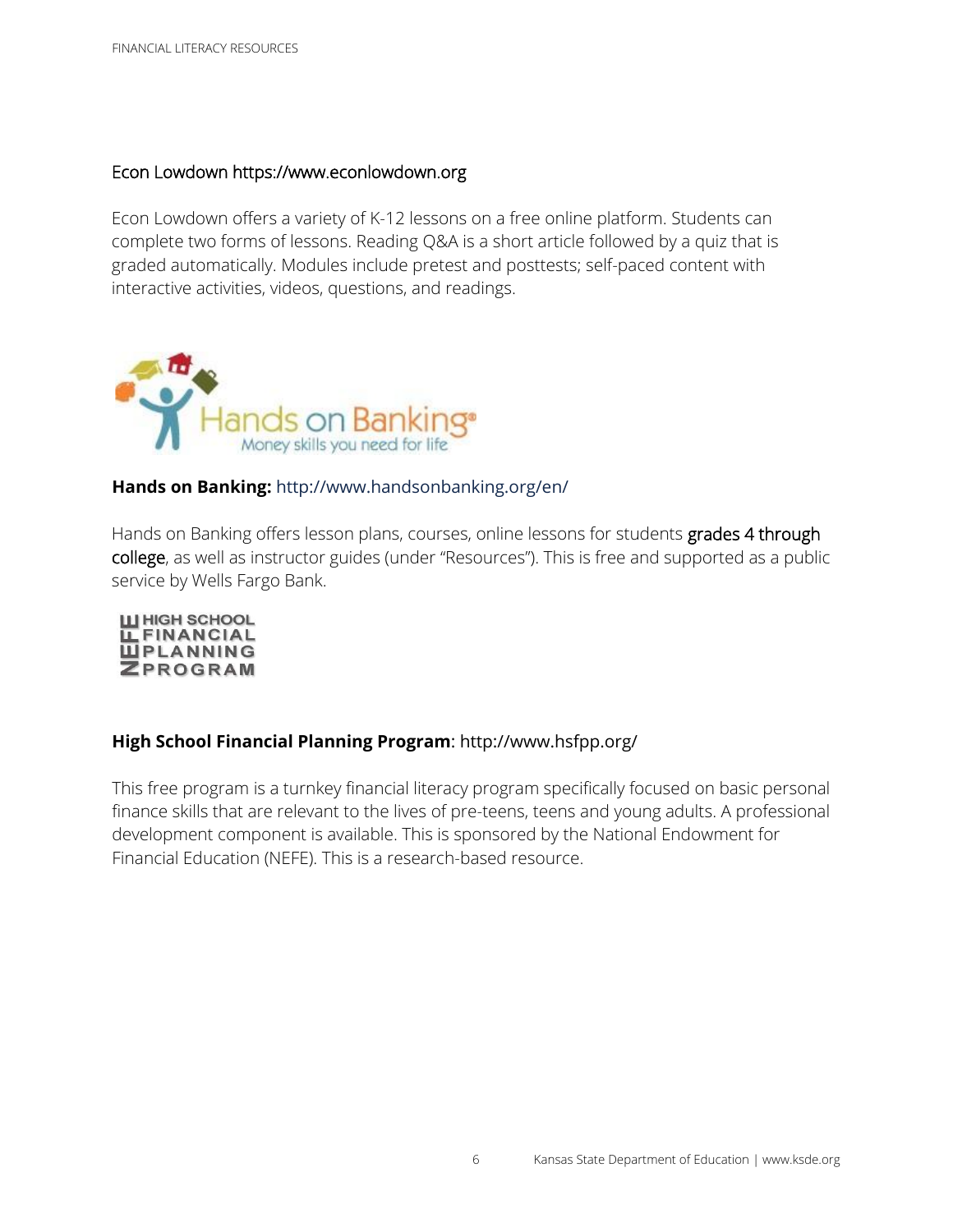

#### **Jump\$tart**: <http://www.jumpstart.org/>

Jump\$tart is a coalition of diverse financial education stakeholders who work together to educate and prepare our nation's youth for life-long financial success. This site offers free K-12 resource which includes games, lesson plans, and classroom activities as well as professional development for teachers. Resources are juried to ensure they are quality and educationally sound.



#### Kansas Council for Economic Education: **[Kansas Council \(councilforeconed.org\)](http://kansas.councilforeconed.org/)**

This resource offers professional development, teaching resources, and competitions to demonstration your skills in basic personal finance K-12. Look under "Resources" for Life Smarts (grades 6-12) and Financial Foundations for Kids (K-grade 8) as well as others. This is a free resource.



#### **Money Habitudes:** [https:/www.moneyhabitudes.com](https://www.moneyhabitudes.com/)

This curriculum addresses the spending behaviors reflected in the unconscious habits and attitudes of young people by addressing the "human side" of financial decision making. This resource has an at-risk youth option and is research based. It is for high school audiences. It was developed by the Dibble Institute, a nonprofit foundation. It is a resource that is for purchase.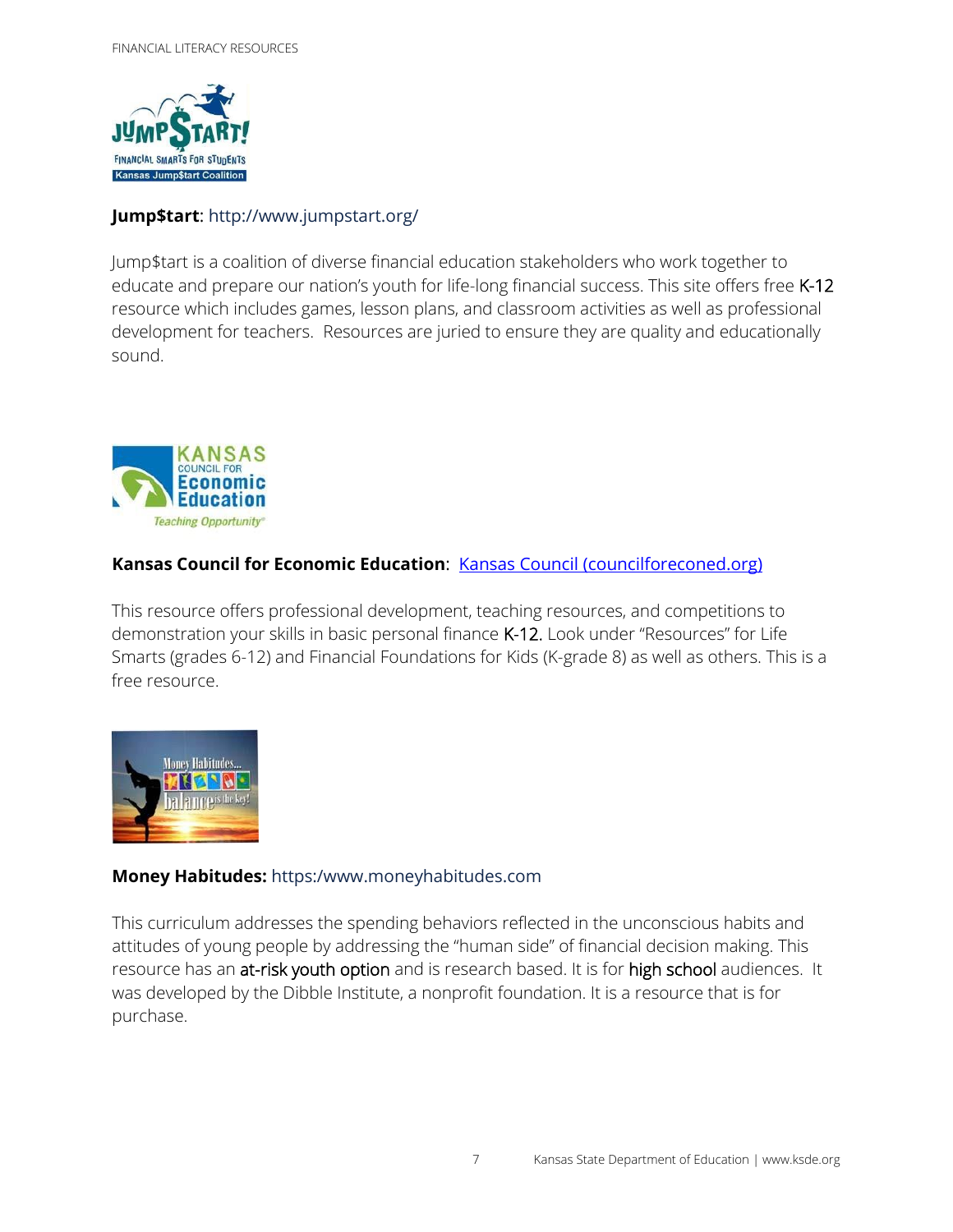

#### **Money Skill**: <http://www.moneyskill.org/>

Money Skill is a free online financial literacy resource for middle level, secondary and college audiences, provided by the American Financial Services Association (AFSA). AFSA established a foundation to create the resource to heighten consumer awareness and promote personal financial responsibility. This is a research-based resource. (*Spanish Options*)



#### **Next Gen Personal Finance:** <https://www.ngpf.org/>

NGPF offers curriculum by units or semester for high school and middle school ages. There is a video library (most under 5:00 minutes), games, project ideas and teacher webinars to assist the educator in expanding subject matter experts. (*Spanish Options*)



#### **Practical Money Skills for Life:** <https://www.practicalmoneyskills.com/>

Practical Money Skills for Life is a pre-K to College resource for teachers including lesson plans and games that are age appropriate. Special needs options are provided. This is a free resource sponsored by Visa. (*Spanish Options*)



#### **Smart About Money:** <http://www.smartaboutmoney.org/>

This free program is dedicated to inspiring empowered financial decision making for individuals and families through every stage of life. This unbiased high school level resource has articles, resources, calculators, and tips. It is sponsored by the National Endowment for Financial Education (NEFE)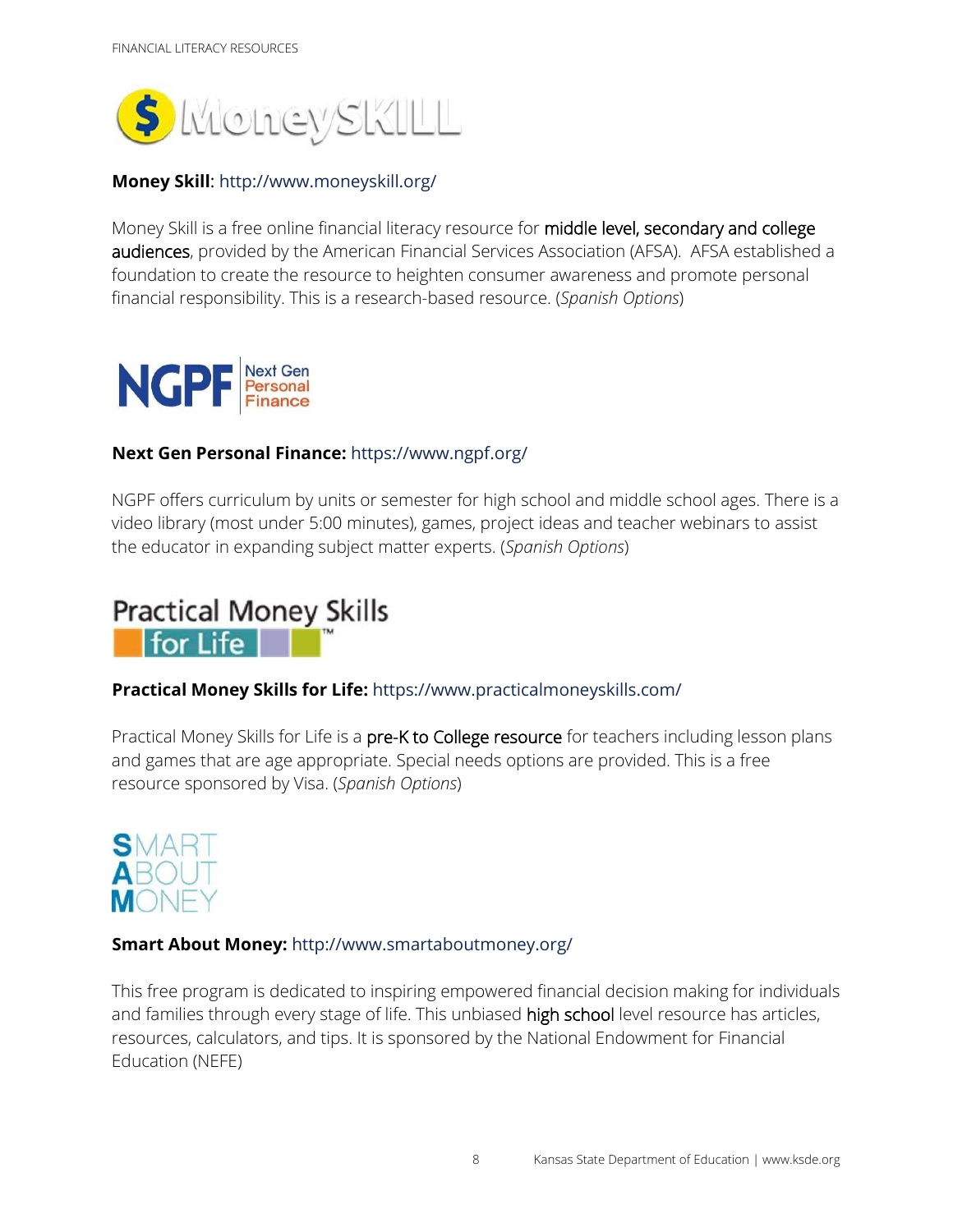

#### **Stock Market Game:** <http://www.stockmarketgame.org/>

This resource is for grades 4-12 and is centered around economics, and investing through a role play using the stock market as the platform. There are teacher webinars to learn more and an extension activity called "InvestWrite" related to a writing activity and "The Capitol Hill Challenge", which involves a winning team visiting Washington, DC. This is free and sponsored by the SIFMA Foundation and the Kansas Council for Economic Education. (*Spanish Options*)



#### **Take Charge Today**: <http://takechargetoday.arizona.edu/>

This free program provides curriculum that includes a decision-based and activity centered approach to personal finance across the lifespan. This program includes an extensive training opportunity. This resource offers two grade level options (grades 7-9 and 10-12) and was previously known as the Family Economics Financial Education (FEFE) program. This is a research based resource.



#### **Spendster**: <http://www.spendster.org/>

This website offers an insight into wasteful spending and impulse purchases. It offers teaching tools, videos, calculators, statistics and contests for the secondary level and beyond. This resource is free and is sponsored by the National Endowment for Financial Education (NEFE).

#### **Building Wealth**: [https://www.dallasfed.org/-/media/microsites/cd/wealth/index.html](https://linkprotect.cudasvc.com/url?a=https%3a%2f%2fwww.dallasfed.org%2f-%2fmedia%2fmicrosites%2fcd%2fwealth%2findex.html&c=E,1,8aZsnWZta68Wxdsdh1YXwQgnatWP81hHwmfwoEikHZlHml030DdXHB9hL2EX_FgA9MVR4Mfms5gsiquLXp_jxt-RG9LZm8F5zQTIf6PGvQ,,&typo=1)

A Beginner's Guide to Securing Your Financial Future Building Wealth is a personal finance education resource that presents an overview of wealth-building strategies for [consumers,](https://www.dallasfed.org/-/media/microsites/cd/wealth/consumers.html) [community leaders,](https://www.dallasfed.org/-/media/microsites/cd/wealth/community.html) [teachers](https://www.dallasfed.org/-/media/microsites/cd/wealth/teachers.html) and [students.](https://www.dallasfed.org/-/media/microsites/cd/wealth/students.html)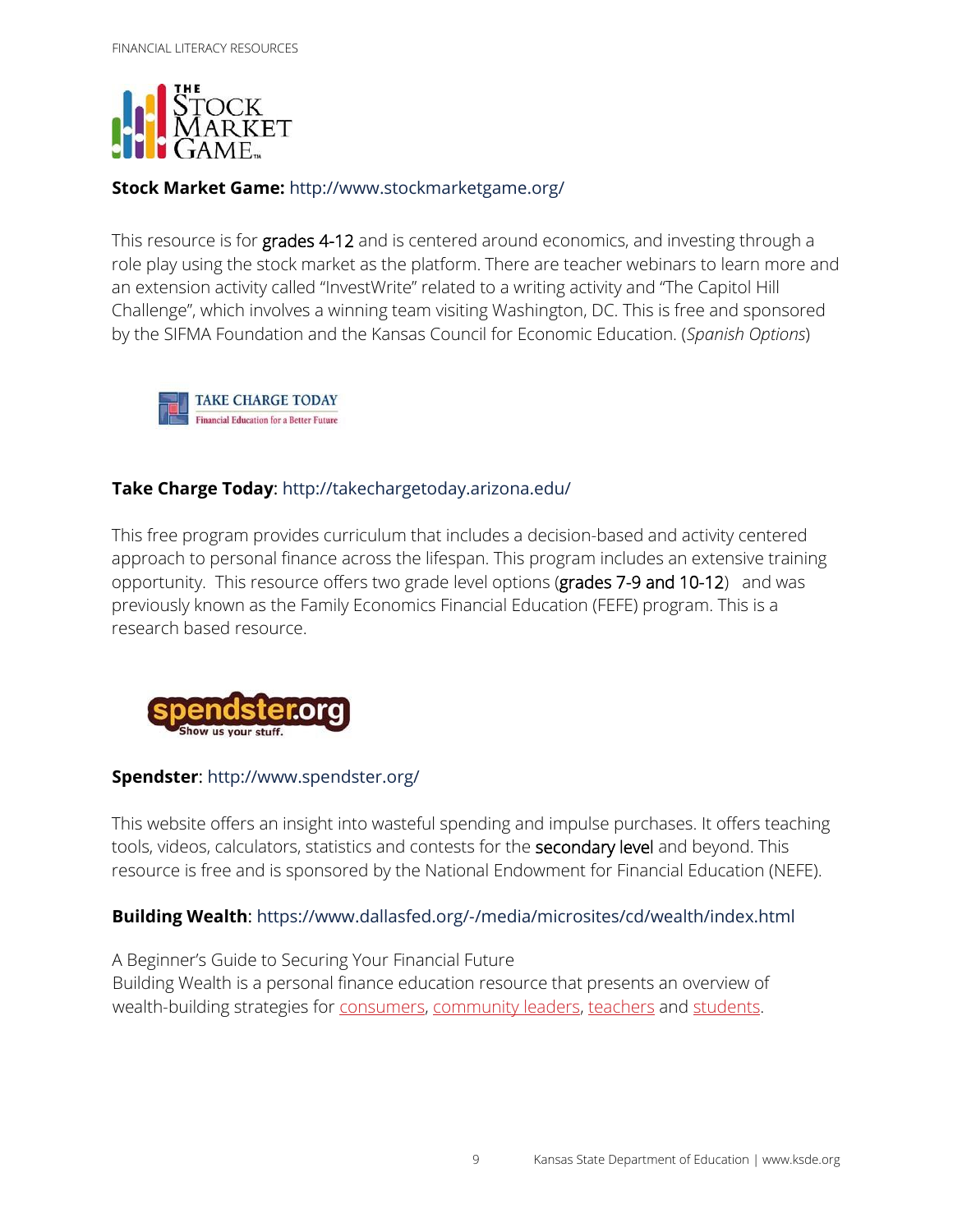#### **[Invest In What's Next: Life After High](https://www.richmondfed.org/education/for_teachers/invest_in_whats_next) School:** *Invest In What's Next: Life After High* [School \(richmondfed.org\)](https://www.richmondfed.org/education/for_teachers/invest_in_whats_next)

A free, online course that helps students evaluate their choices for one of the biggest decisions they'll face- what path to pursue after high school.

Through interactive lessons, students:

- Explore their interests and related jobs;
- Consider different education paths; and
- Budget for their education and their future.

The course helps students create a customized plan for their future. Student plans can be saved, downloaded and shared in a variety of formats.

#### **Personal Finance Curriculum:**

[https://www.stlouisfed.org/~/media/Education/Curriculum/pdf/a\\_standard\\_personal\\_financ](https://www.stlouisfed.org/~/media/Education/Curriculum/pdf/a_standard_personal_finance_curriculum.pdf?la=en) [e\\_curriculum.pdf?la=en](https://www.stlouisfed.org/~/media/Education/Curriculum/pdf/a_standard_personal_finance_curriculum.pdf?la=en)

The amount of credit card debt, student loan debt, and bankruptcies across the nation are only a few of the examples that illustrate the significant need for personal finance education. The Federal Reserve Banks of St. Louis and Atlanta have designed an approach to teaching personal finance to equip teachers with the content and organization needed to effectively teach personal finance in the classroom. When addressing the need for personal finance education, it's important to remember that 100 percent of our students will become economic and personal finance decisionmakers. The quality of their decisions is directly impacted by their education, or lack thereof, in the area of personal finance.

#### Edutopia https://www.edutopia.org/

Edutopia provides K-12 evidence-based learning strategies for financial literacy and other topics.